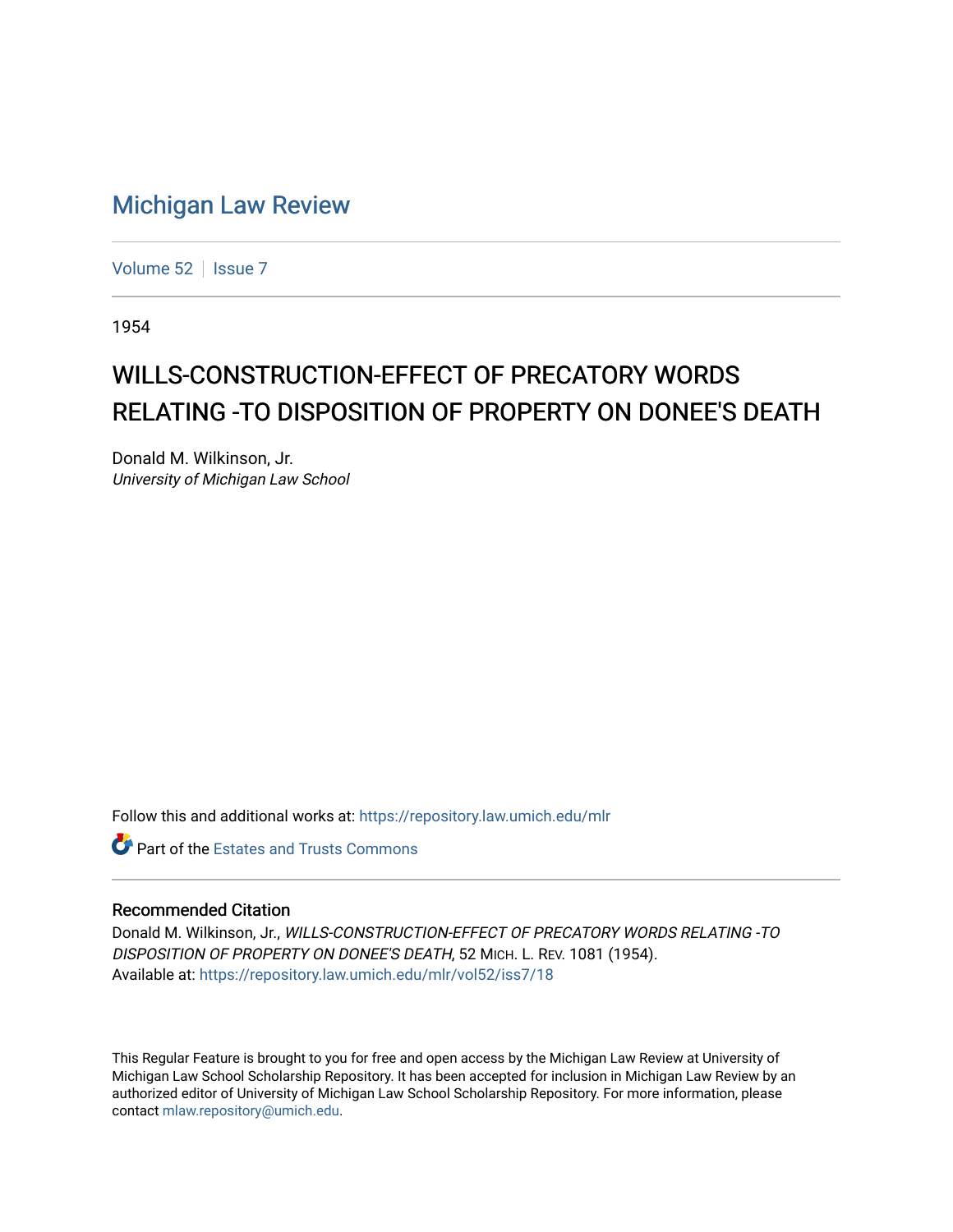WILLS-CONSTRUCTION-EFFECT OF PRECATORY WORDS RELATING TO DIS-POSITION OF PROPERTY ON DONEE'S DEATH-After two bequests, each of an absolute interest in one-third of her property, to a niece and a nephew,<sup>1</sup> testatrix bequeathed the remaining one-third of her estate to her husband " ... to have and to hold subject to the request hereinafter stated. It, however, is my wish and desire and I charge my said husband ... to make disposition ... so that it will not pass to his heirs upon his death, but shall revert, after his death, to my heirs and be distributed to the legatees named in subparagraphs A. and B. of this clause Eighth ... subject, however, that my husband shall be at full liberty to use, have and keep all the income ... and so much of the principal and corpus as he may find convenient and desirable for his comfort, advantage and enjoyment.  $\dots$ ." Plaintiff<sup>2</sup> petitioned for a construction of the will, contending that the bequest to the husband was of something less than a fee. The lower court adopted this construction, but on appeal, *held,* reversed. In the light of the husband's right to invade the corpus of one-third portion of the estate, the testatrix intended to invest in him an absolute fee supplemented by an unenforceable desire that he dispose of the property on his death to her heirs. *Grover v. Wood,* 337 Mich. 467, 60 N.W. (2d) 316 (1953).

The proposition universally announced, although seldom of any aid, is that the intent of the testator is the polestar of construction.3 That the Michigan court effectuated this intent in the principal case seems somewhat doubtful. Because of the power of the husband to dispose of the corpus of his share of the estate for his own benefit, the court had difficulty in concluding that the terms of the will gave him anything less than a fee. Although it is frequently announced that where a donee is vested with absolute enjoyment, the natural construction of additional precatory language is that it expresses the testator's wish without imposing an obligation,<sup>4</sup> it is equally true that this does not pre-

<sup>4</sup>See cases collected in 49 A.L.R. 36 (1927); 70 A.L.R. 329 (1931); 107 A.L.R. 912 (1937). See also, 1 BoGERT, TRUSTS AND TRUSTEES §48 (1951).

**<sup>1</sup>** These bequests were made in subparagraphs A and B of clause eight of testatrix' will.

<sup>2</sup>Legatee under subparagraph B of clause eighth.

<sup>3</sup>"The primary question in every case is the intention of the testator, and whether in the use of precatory words he meant merely to advise or influence the discretion of the devisee, or himself to control or direct the disposition intended." Phillips v. Phillips, 112 N.Y. 197 at 205, 19 N.E. 411 (1889).